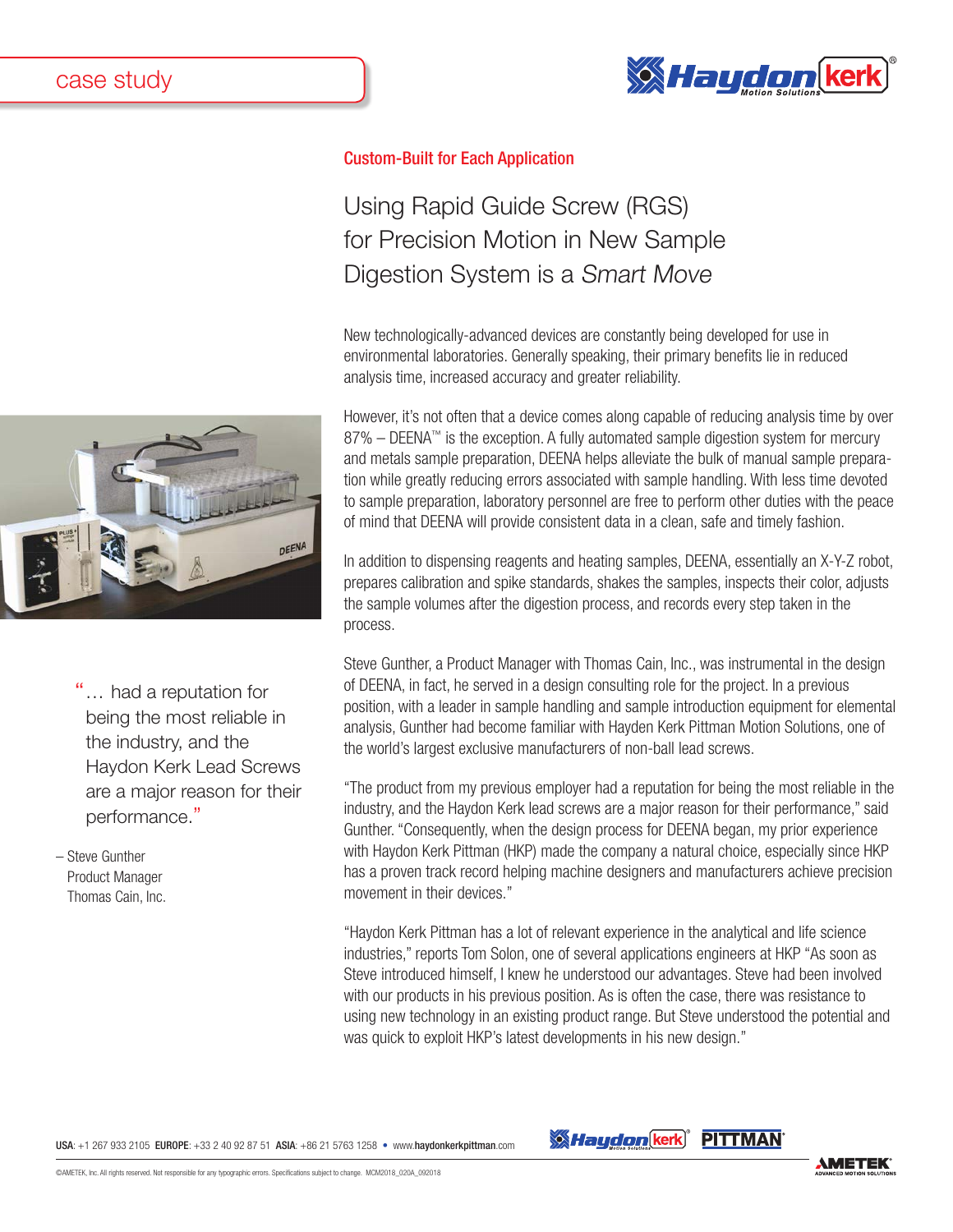There was a substantial burden on technicians before the arrival of DEENA. Technicians were required to manually digest many samples per day for analysis. In addition, standing in front of hoods for up to four hours every day led to fatigue and back problems.

Using DEENA, analyst time with the machine can be reduced from 4 hours to 30 minutes – the impressive 87% reduction mentioned earlier. What's more, 60 samples and standards can be set for digestion during that time. Using an automated sampling and dispensing system and a 95°C heating block, DEENA completes the digestion unattended. What's more, the device is highly precise because of the standards dispensing syringe.

DEENA (and the smaller DEENA mini) is the flagship product of Thomas Cain, Inc., an Omaha, Nebraska based company dedicated and committed to helping environmental laboratories improve their efficiency and simplify their processes by automating their manually repetitive and time-consuming tasks.

As might be expected, accurate positioning is one of the most important considerations in DEENA's operation. It's particularly critical during one of the last steps in sample preparation, where the samples are filled with a precise volume of de-ionized water to replace any water that has evaporated during the preparation process. Consistent positioning is key for the other sensors to be able to achieve the precision required for this step, especially along the X-axis (long axis) and Z-axis.

Back when the product was in its original design phase, there was thought given to using a traditional lead screw arrangement to ensure this precise movement. Yet doubt was raised as to whether a traditional assembly would be able to provide the required precision as well as address concerns regarding time-to-market and difficulty of assembly.

One product that caught Gunther's eye was HKP's Rapid Guide Screw (RGS®) 10000 Linear Slide. The RGS is a screw-driven linear slide that offers exceptional linear speed, accurate positioning and long life in a compact assembly. When Gunther first saw it, a bulb switched on in his head.

"It made so much sense, a ready-to-install lead screw/rail assembly that easily bolted into place," he recalled. "For a long axis, concerns about end-to-end tolerances and fit would no longer be issues, since the RGS 10000 would bolt to our sheet-metal frame. It was simple, and simple is good."

"Simple" only scratches the surface of the RGS benefits. The linear slide has a unique, compact profile that provides exceptional torsional stiffness and stability for its size and weight. Its integral mounting base allows support over the entire length if desired, and the length and speed of the RGS is not limited by critical screw speed, allowing high RPM and linear speeds even over long spans.

The RGS Series Linear Slide includes a precision aluminum guide and carriage, and is driven by a precision rolled stainless steel lead screw. The moving surfaces include Kerkite® high performance polymers running on Kerkote™ TFE coating. The RGS comes standard with a wear-compensating, anti-backlash driven carriage.

is one of the most important considerations in DEENA's operation

Accurate positioning

"It was simple, and simple is good."

– Steve Gunther Product Manager Thomas Cain, Inc.

USA: +1 267 933 2105 EUROPE: +33 2 40 92 87 51 ASIA: +86 21 5763 1258 • www.haydonkerkpittman.com

**SA Haydon** kerk<sup>®</sup> PITTMAN